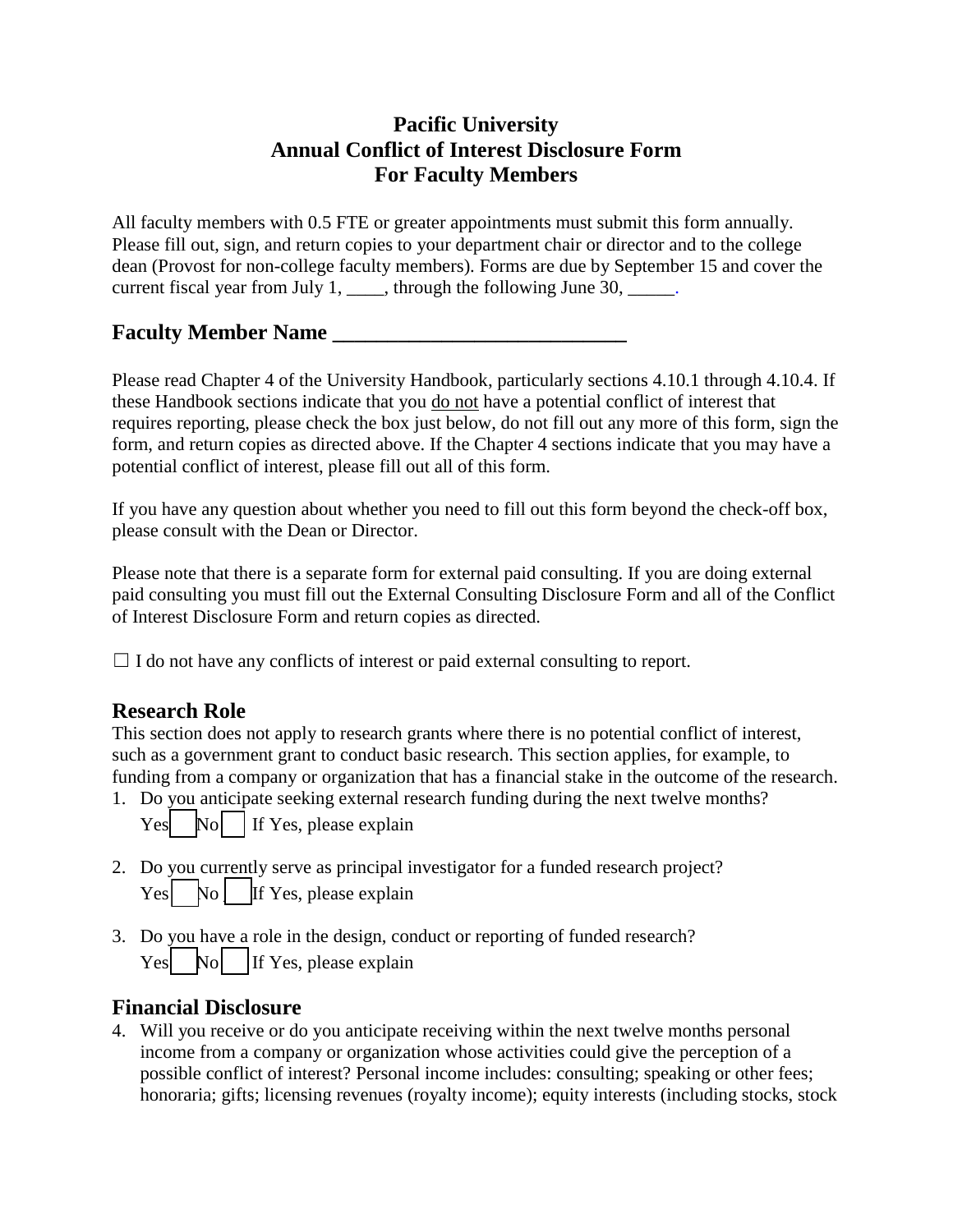options, warrants, partnership, and other equitable ownership interests, but excluding mutual funds). You do not need to divulge this income if there is no possible conflict of interest. Examples of non-conflicts: giving a paid lecture at a conference or an educational institution; receiving book royalties; receiving an honorarium for speaking at an organization that does not sell products in your field. Report income that might be perceived as leading to a conflict of interest, such as receiving income from an organization that produces products related to your professional work.

|  | Yes No If Yes, please explain |
|--|-------------------------------|
|--|-------------------------------|

- 5. To your knowledge, do you, your spouse, your domestic partner, or your dependents have any type of financial ownership interests (including stocks or other equity interest, but excluding mutual funds) or receive remuneration or compensation in any entity related to a current or proposed research project or that does business with Pacific University? An entity related to a current or proposed research project means any:
	- A. supplier of equipment, materials, or services
	- B. business commercializing a product that your research is intended to evaluate or further develop
	- C. party whose financial interests would seem to be directly and significantly affected by your research
	- D. sponsor of your research
	- Yes  $\begin{array}{|c|c|c|c|c|c|} \hline \text{Nol} & \text{If Yes, please explain} \hline \end{array}$

# **Intellectual Property**

6. Are you the inventor, co-inventor, or creator of intellectual property that has been licensed through Pacific University?

 $\begin{array}{c|c}\n \text{Yes} & \text{No} \\
 \hline\n \text{If Yes, please explain}\n \end{array}$ 

7. Is this intellectual property the subject matter of or related to any sponsored research project with which you are involved?

| Yes |  |  |  |  | $\begin{bmatrix} \n\text{No} \n\end{bmatrix}$ If Yes, please explain |
|-----|--|--|--|--|----------------------------------------------------------------------|
|-----|--|--|--|--|----------------------------------------------------------------------|

8. Do you receive royalties from the sponsor of any of your research projects? Yes  $\begin{bmatrix} \begin{array}{c} \begin{array}{c} \end{array} \\ \begin{array}{c} \end{array} \end{bmatrix}$  No  $\begin{bmatrix} \begin{array}{c} \end{array} \\ \begin{array}{c} \end{array} \end{bmatrix}$  If Yes, please explain

# **Management Planning**

9. Do you have an agreed upon or proposed plan for management or elimination of potential conflict of interest? If so, please attach a copy of the relevant documents.

Yes  $\begin{bmatrix} \begin{array}{c} \begin{array}{c} \begin{array}{c} \end{array} \\ \begin{array}{c} \end{array} \end{bmatrix} & \begin{array}{c} \begin{array}{c} \end{array} \\ \end{array} \\ \end{bmatrix}$  If Yes, please explain

### **Affirmation**

In submitting this form, I affirm that the above information is true and complete to the best of my knowledge; I accept responsibility for complying with university policies on conflict of interest